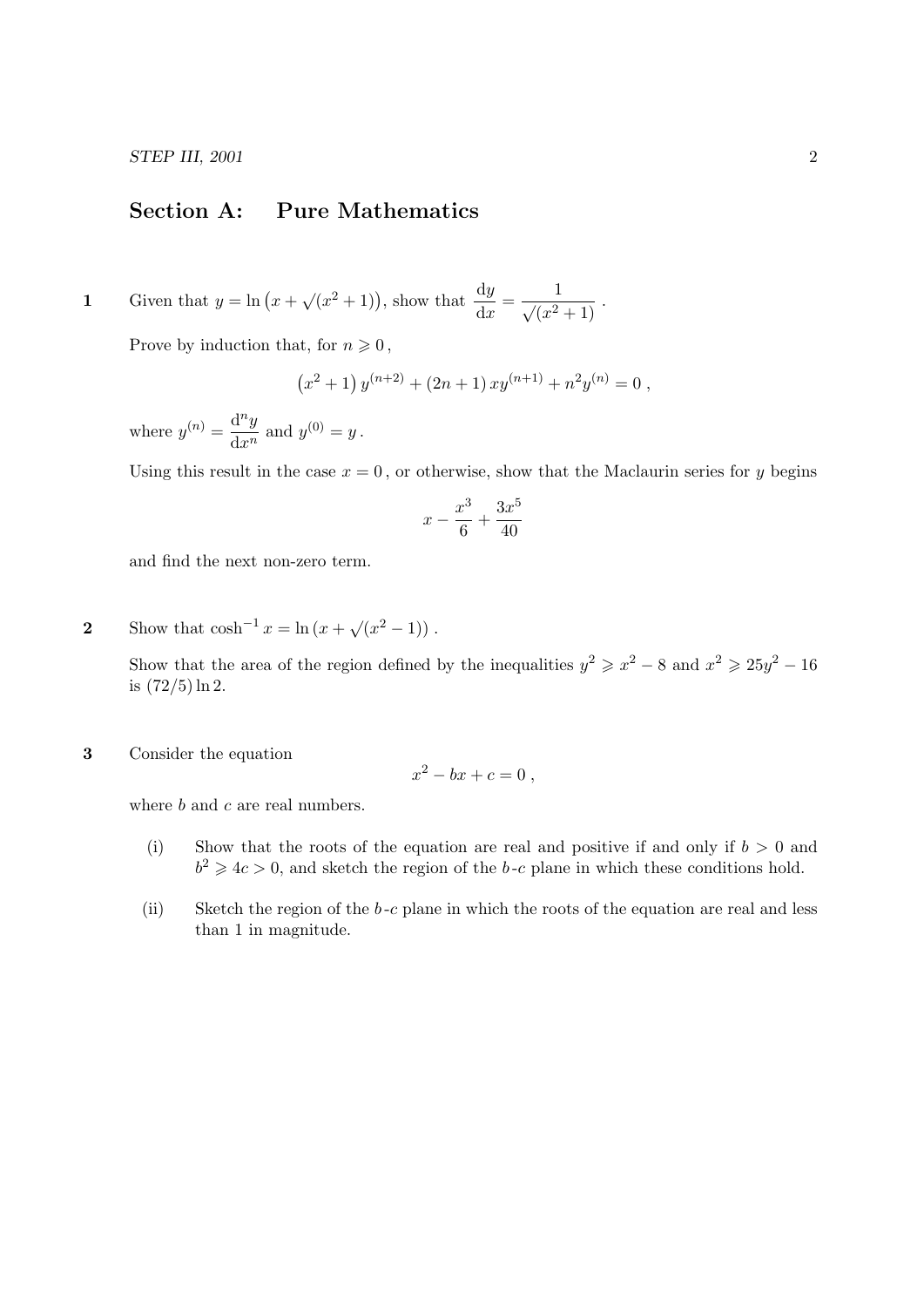- 4 In this question, the function  $\sin^{-1}$  is defined to have domain  $-1 \leq x \leq 1$  and range  $-\frac{\pi}{2} \leqslant x \leqslant \frac{\pi}{2}$  $\frac{\pi}{2}$  and the function  $\tan^{-1}$  is defined to have the real numbers as its domain and range  $-\frac{\pi}{2} < x < \frac{\pi}{2}$ .
	- (i) Let

$$
g(x) = \frac{2x}{1+x^2}, \qquad -\infty < x < \infty \, .
$$

Sketch the graph of  $g(x)$  and state the range of g.

(ii) Let

$$
f(x) = \sin^{-1}\left(\frac{2x}{1+x^2}\right)
$$
,  $-\infty < x < \infty$ .

Show that  $f(x) = 2 \tan^{-1} x$  for  $-1 \le x \le 1$  and  $f(x) = \pi - 2 \tan^{-1} x$  for  $x \ge 1$ . Sketch the graph of  $f(x)$ .

5 Show that the equation  $x^3 + px + q = 0$  has exactly one real solution if  $p \ge 0$ .

A parabola  $C$  is given parametrically by

$$
x = at^2
$$
,  $y = 2at$   $(a > 0)$ .

Find an equation which must be satisfied by  $t$  at points on  $C$  at which the normal passes through the point  $(h, k)$ . Hence show that, if  $h \leq 2a$ , exactly one normal to C will pass through  $(h, k)$ .

Find, in Cartesian form, the equation of the locus of the points from which exactly two normals can be drawn to  $C$ . Sketch the locus.

6 The plane

$$
\frac{x}{a} + \frac{y}{b} + \frac{z}{c} = 1
$$

meets the co-ordinate axes at the points A, B and C. The point M has coordinates  $\left(\frac{1}{2}\right)$  $\frac{1}{2}a, \frac{1}{2}b, \frac{1}{2}c$ and O is the origin.

Show that OM meets the plane at the centroid  $\left(\frac{1}{3}\right)$  $\frac{1}{3}a, \frac{1}{3}b, \frac{1}{3}c$  of triangle *ABC*. Show also that the perpendiculars to the plane from  $O$  and from  $M$  meet the plane at the orthocentre and at the circumcentre of triangle ABC respectively.

Hence prove that the centroid of a triangle lies on the line segment joining its orthocentre and circumcentre, and that it divides this line segment in the ratio 2 : 1 .

[The orthocentre of a triangle is the point at which the three altitudes intersect; the circumcentre of a triangle is the point equidistant from the three vertices.]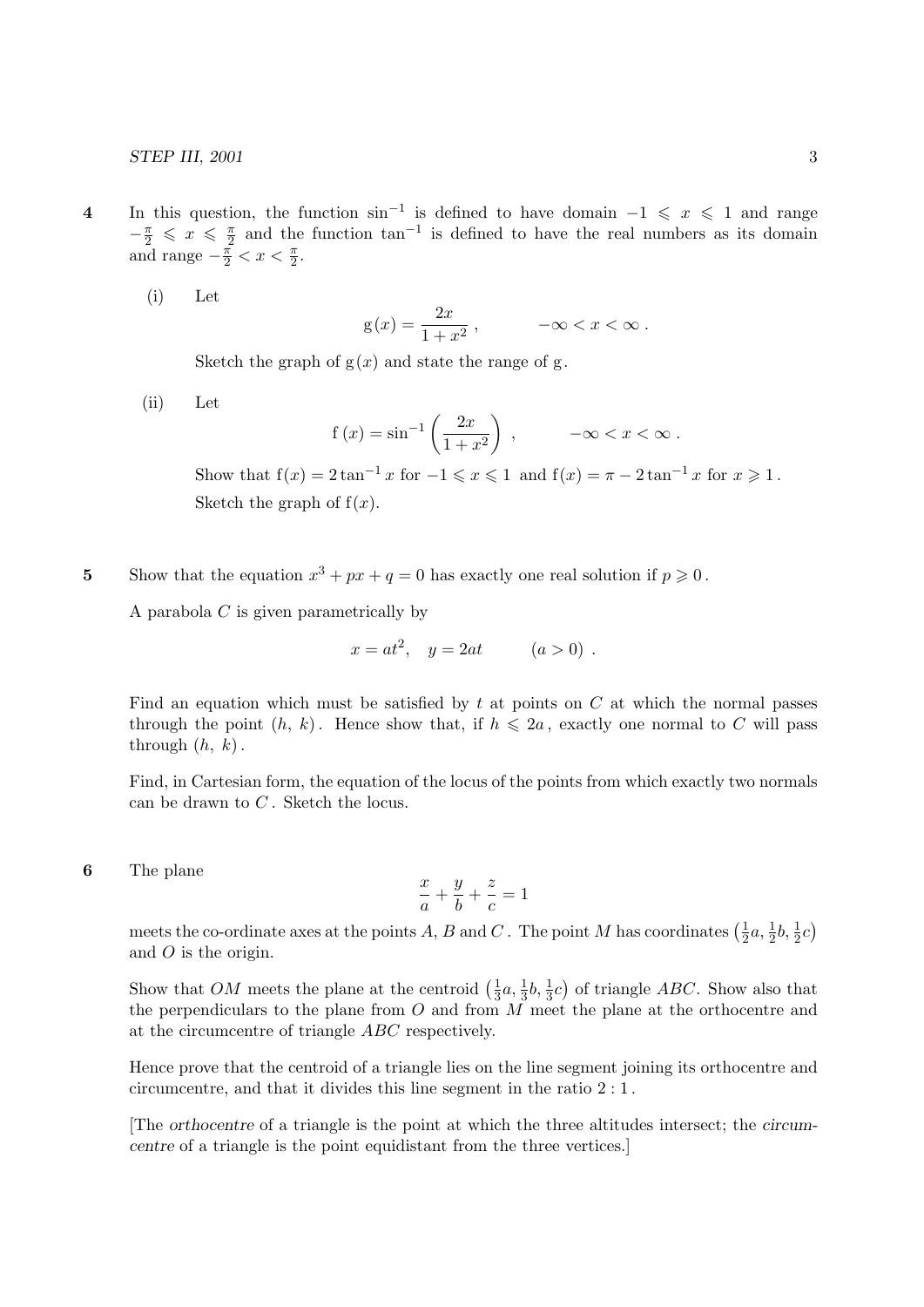STEP III, 2001 4

**7** Sketch the graph of the function  $\ln x - \frac{1}{2}$  $\frac{1}{2}x^2$ .

Show that the differential equation

$$
\frac{\mathrm{d}y}{\mathrm{d}x} = \frac{2xy}{x^2 - 1}
$$

describes a family of parabolas each of which passes through the points  $(1, 0)$  and  $(-1, 0)$ and has its vertex on the  $y$ –axis.

Hence find the equation of the curve that passes through the point  $(1, 1)$  and intersects each of the above parabolas orthogonally. Sketch this curve.

[Two curves intersect orthogonally if their tangents at the point of intersection are perpendicular.]

8 (i) Prove that the equations

$$
|z - (1 + i)|^2 = 2 \tag{*}
$$

and

$$
|z - (1 - i)|^2 = 2 |z - 1|^2
$$

describe the same locus in the complex z–plane. Sketch this locus.

(ii) Prove that the equation

$$
\arg\left(\frac{z-2}{z}\right) = \frac{\pi}{4} \tag{**}
$$

describes part of this same locus, and show on your sketch which part.

(iii) The complex number  $w$  is related to  $z$  by

$$
w=\frac{2}{z}.
$$

Determine the locus produced in the complex w–plane if  $z$  satisfies  $(*)$ . Sketch this locus and indicate the part of this locus that corresponds to (∗∗).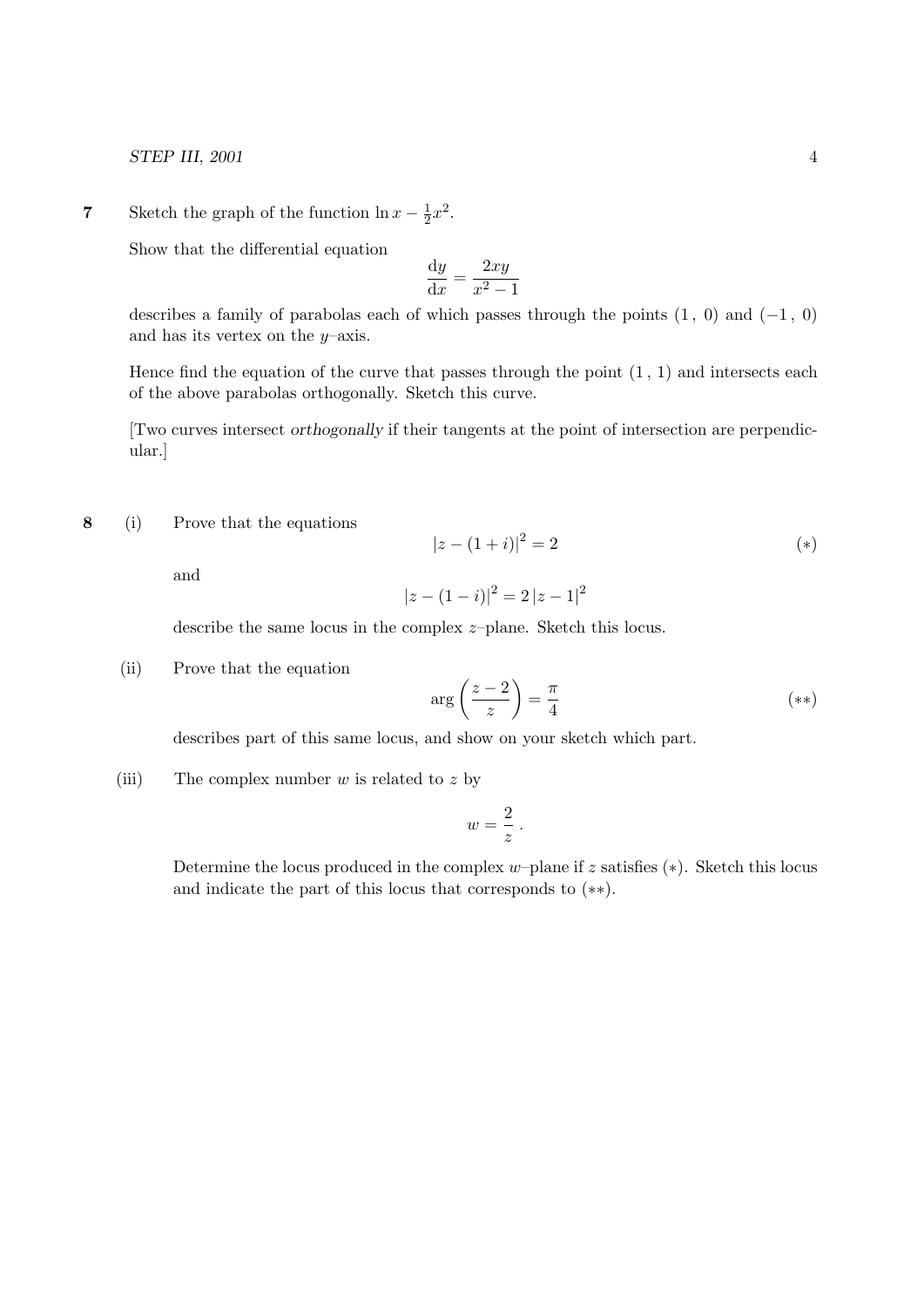## Section B: Mechanics

9 B<sub>1</sub> and B<sub>2</sub> are parallel, thin, horizontal fixed beams. B<sub>1</sub> is a vertical distance  $d \sin \alpha$  above  $B_2$ , and a horizontal distance  $d \cos \alpha$  from  $B_2$ , where  $0 < \alpha < \pi/2$ . A long heavy plank is held so that it rests on the two beams, perpendicular to each, with its centre of gravity at  $B_1$ . The coefficients of friction between the plank and  $B_1$  and  $B_2$  are  $\mu_1$  and  $\mu_2$ , respectively, where  $\mu_1 < \mu_2$  and  $\mu_1 + \mu_2 = 2 \tan \alpha$ .

The plank is released and slips over the beams experiencing a force of resistance from each beam equal to the limiting frictional force (i.e. the product of the appropriate coefficient of friction and the normal reaction). Show that it will come to rest with its centre of gravity over  $B_2$  in a time

$$
\pi \left(\frac{d}{g(\mu_2-\mu_1)\cos\alpha}\right)^{\frac{1}{2}}.
$$

10 Three ships A, B and C move with velocities  $v_1, v_2$  and u respectively. The velocities of A and  $B$  relative to  $C$  are equal in magnitude and perpendicular. Write down conditions that  $\mathbf{u}, \mathbf{v}_1$  and  $\mathbf{v}_2$  must satisfy and show that

$$
\left|\mathbf{u}-\frac{1}{2}\left(\mathbf{v}_1+\mathbf{v}_2\right)\right|^2=\left|\frac{1}{2}\left(\mathbf{v}_1-\mathbf{v}_2\right)\right|^2
$$

and

$$
\left(\mathbf{u}-\frac{1}{2}\left(\mathbf{v}_1+\mathbf{v}_2\right)\right)\cdot\left(\mathbf{v}_1-\mathbf{v}_2\right)=0\ .
$$

Explain why these equations determine, for given  $v_1$  and  $v_2$ , two possible velocities for C, provided  $\mathbf{v}_1 \neq \mathbf{v}_2$ .

If  $v_1$  and  $v_2$  are equal in magnitude and perpendicular, show that if  $u \neq 0$  then  $u = v_1 + v_2$ .

11 A uniform cylinder of radius a rotates freely about its axis, which is fixed and horizontal. The moment of inertia of the cylinder about its axis is  $I$ . A light string is wrapped around the cylinder and supports a mass  $m$  which hangs freely. A particle of mass  $M$  is fixed to the surface of the cylinder. The system is held at rest with the particle vertically below the axis of the cylinder, and then released. Find, in terms of I, a, M, m, g and  $\theta$ , the angular velocity of the cylinder when it has rotated through angle  $\theta$ .

Show that the cylinder will rotate without coming to a halt if  $m/M > \sin \alpha$ , where  $\alpha$  satisifes  $\alpha = \tan \frac{1}{2}\alpha$  and  $0 < \alpha < \pi$ .